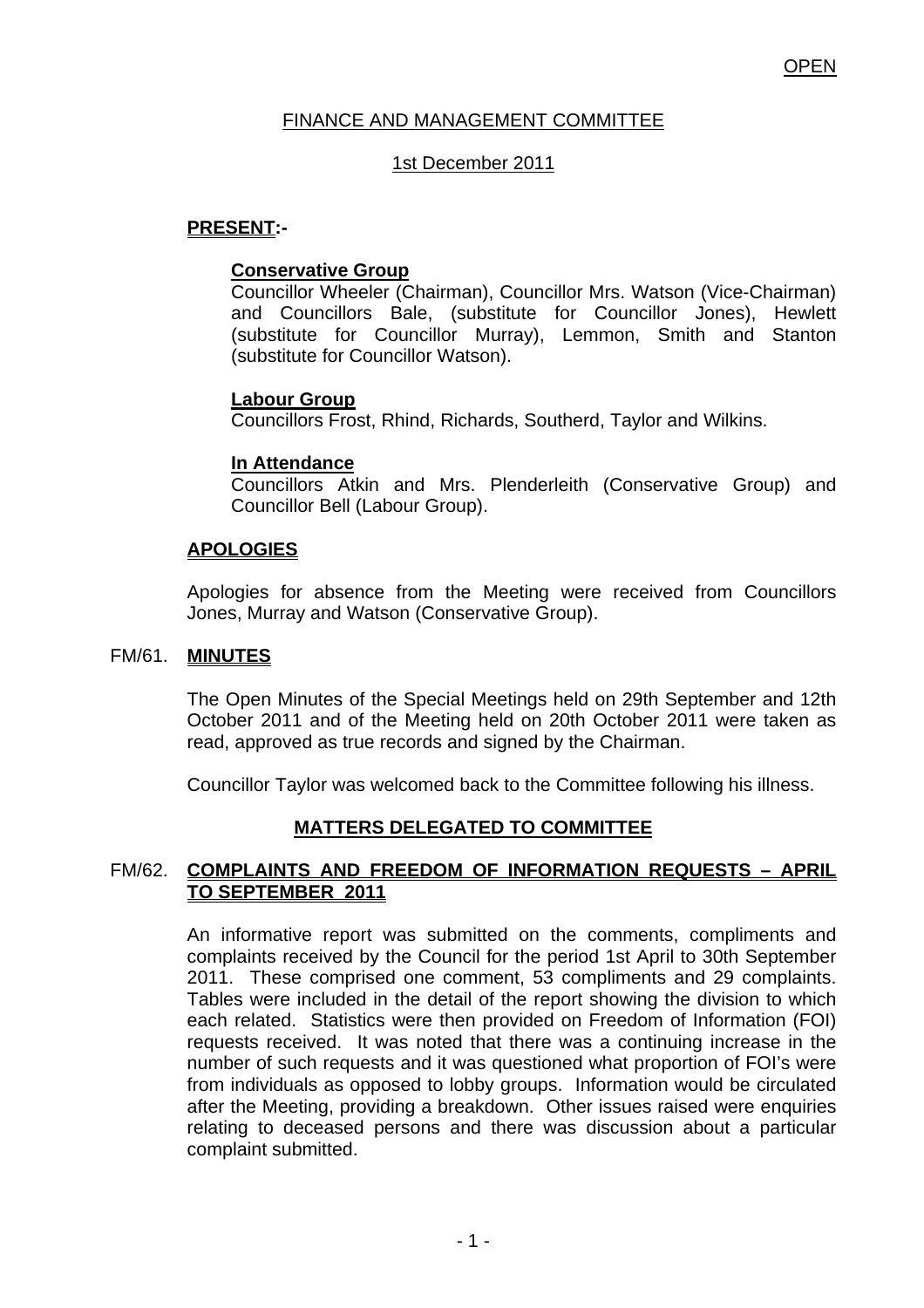# *RESOLVED:-*

### *That the complaints and FOI requests, as detailed in the report are noted.*

### FM/63. **CORPORATE DOCUMENT RETENTION POLICY**

 It was reported that, in accordance with data protection advice and principles, a Document Retention Policy had been produced for the Committee's consideration and adoption. The purpose of the Policy was set out within the report, together with the issues considered, in line with guidance from the Information Commissioner.

Members referred to the Policy, questioning the treatment of particular documents such as the Corporate Plan and media releases. It was confirmed that such documents were kept electronically.

### *RESOLVED:-*

- *(1) That the Committee approves the Document Retention Policy as submitted.*
- *(2) That the Committee delegates responsibility to the Head of Corporate Services to ensure that the Policy is kept up to date.*

## FM/64. **CORPORATE SERVICES STRATEGIC PARTNERSHIP: ANNUAL REPORT 2010/11**

A report was submitted to provide details on the performance of the Partnership after the first year of the contract with Northgate Public Services (NPS). Members were reminded of the background to the appointment of NPS through a seven year contract, commencing in August 2010. The report confirmed the services covered by the contract, and the guaranteed savings that would be achieved. There was a risk/reward mechanism relating to the guaranteed savings for procurement and transformation and figures for the savings achieved were set out within the report. Further sections were provided on Jobs Guarantee/Regional Business Centre, the Performance Framework and Management and Governance Arrangements.

The report then looked at the performance for the period 1st August 2010 to date. Generally, performance had been good with most KPI's being achieved. However, there had been some problems, in particular relating to Finance Services and the failure to produce timely and compliant accounts in accordance with the statutory deadline. Formal action had been taken within the contract and the default mechanism. As previously reported Finance Services would transfer under the direct control of the Council. Next, a section was provided on payroll services, the problems experienced, the formal action taken and the steps taken by NPS to remedy the situation.

Further sections were provided on new systems and the Regional Business Centre, together with savings achieved to date. Tables were included within the report showing the net additional posts recruited and savings achieved. Further sections of the report looked at Income Collection, Procurement,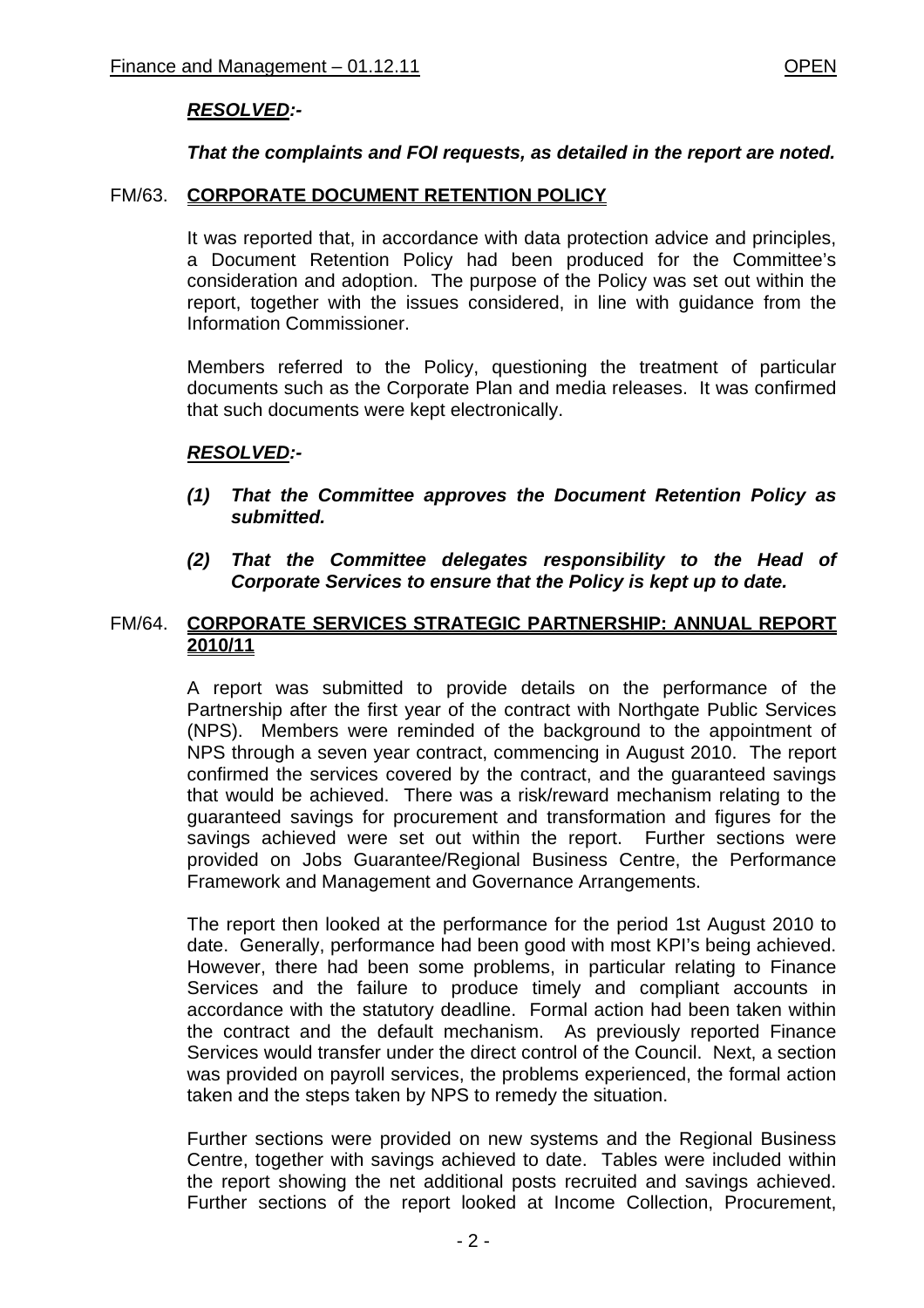Transformation-Service Reviews and Governance. Appended to the report was further performance information.

Members reviewed the performance schedules, seeking further information on areas where targets had not been met. Clarification was provided regarding the jobs created and redeployments. It was also suggested that comparative information be provided to Members on performance levels prior to commencing the contract with NPS and this would be supplied.

# *RESOLVED:-*

*That the annual report detailing the performance of the Partnership is received.* 

# FM/65. **PROGRESS REPORT ON PROCUREMENT AND BUSINESS IMPROVEMENT WORK PLAN**

A report was submitted to provide details on the activity of the procurement and business improvement work streams. Initially, background was provided on the central Procurement and Business Improvement Unit, together with its key objectives. This Unit also supported the wider transformational work being undertaken through Northgate on retained service reviews. The work of the Unit provided cashable as well as non-cashable savings to the Council and details were reported. Further sections of the report looked at the Business Improvement Board, the financial management system for e-procurement and the identification of cashable savings.

# *RESOLVED:-*

*That progress on the Procurement and Business Improvement Plan is noted.* 

## FM/66. **CORPORATE PLAN 2009 TO 2014: PERFORMANCE MANAGEMENT REPORT (1st JULY TO 30th SEPTEMBER 2011**

A report was submitted detailing achievements and performance for the quarter ending 30th September 2011, in relation to the Council's Corporate Plan 2009 – 14. The Corporate Plan Action Plan consisted of four main themes of which this Committee was responsible for actions within the "Value for Money" theme. Details were provided in the report and related appendices on the Corporate Plan key projects, performance measures and performance indicators.

There was recognition of the work undertaken by the Property Team during the recent office moves. Members asked for their thanks to be recorded to these staff and those affected by the disruption. The Chief Executive responded, thanking Members.

# *RESOLVED:-*

*That progress for the period 1<sup>st</sup> July to 30<sup>th</sup> September 2011 in relation to the Council's Corporate Plan 2009-14 is noted.*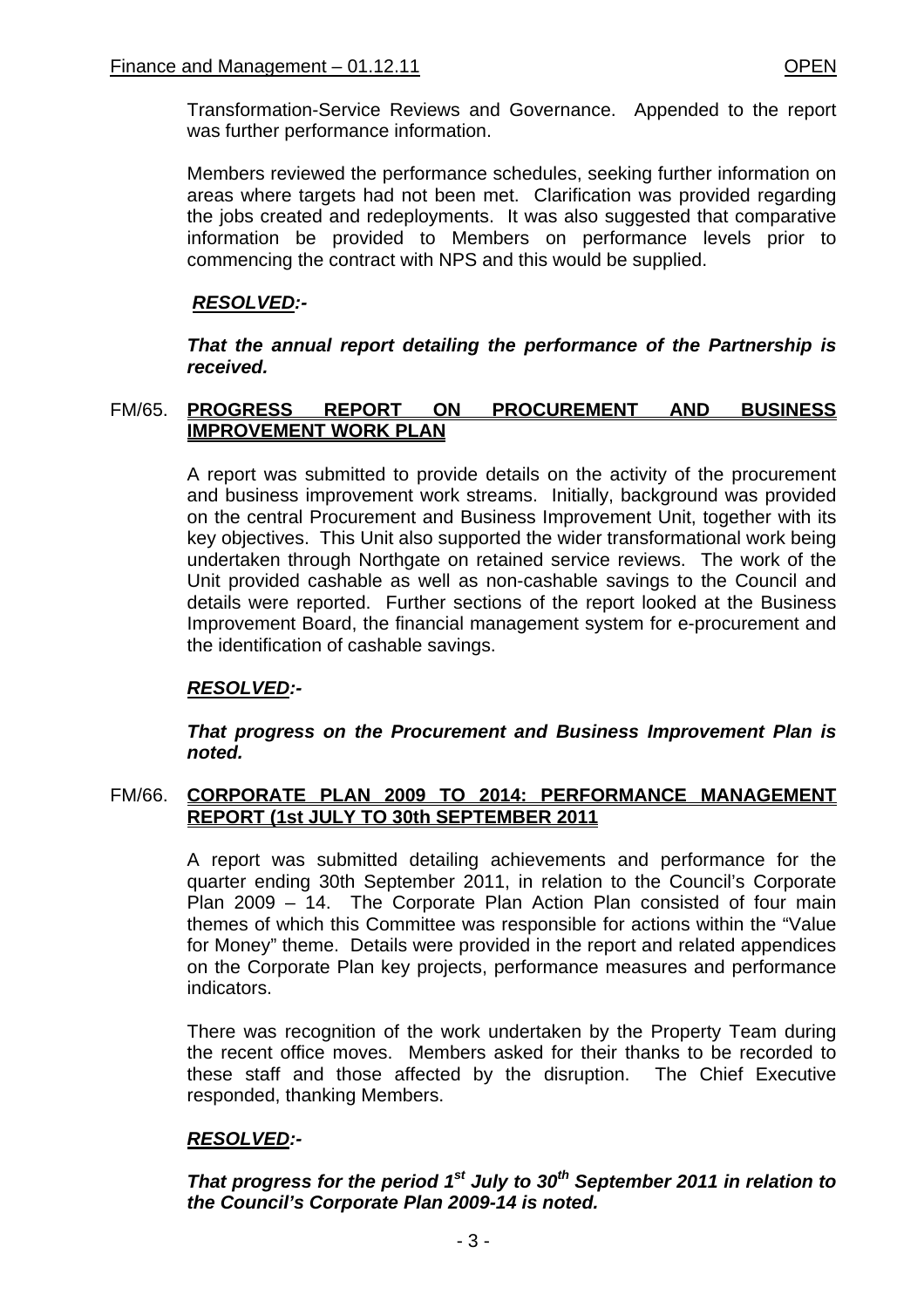### FM/67. **BUDGET AND FINANCIAL MONITORING 2011/12**

The latest budget and financial monitoring report was presented for the Committee's consideration. Initially, this focussed on the General Fund Revenue Account and a table reported the revised budget deficit for 2011/12. In line with normal monitoring arrangements, the position on the revised net expenditure on services continued to be reviewed. A full analysis of each cost centre with variances across each policy committee was detailed in an appendix. Further tables showed performance against budget for 2011/12 as at September 2011 for each Committee and main service area. The tables showed that there would be an overall decrease in net expenditure on services of just under £25,000 and the main variances were detailed in the appendix. Additional commentary was provided, particularly about other cost reductions income.

Next, the report focussed on the Housing Revenue Account (HRA). Performance on the HRA was shown in a table within the report and no major variances were anticipated to date. Capital expenditure and financing was reported and a further table gave an analysis of capital expenditure as at October 2011. This section included further information relating to the Rosliston Forestry Centre, "Aiming High" grant funding and capital receipts. Finally, the report considered Treasury Management with an analysis of borrowing and short-term investments. This section of the report also looked at credit ratings and the effect on interest. Several major banks and financial institutions had had their credit rating reduced. In response to Members questions, there was further discussion about the Rosliston Forestry Centre and the prudent approach taken with regard to Council investments.

# *RESOLVED:-*

### *That the latest budget and financial monitoring figures for 2011/12 are approved.*

### FM/68. **CAPITAL INVESTMENT PROPOSALS: PROGRESS ON EVALUATION**

It was reported that in September, the Committee approved an updated framework for evaluating new capital investment. A small working group was established to evaluate proposals for expenditure. Bids were then submitted and the schemes were considered and scored by the working group, in accordance with the approved framework.

Resources of up to £1.7m were available for capital investment. A total of 14 bids were submitted, with gross investment value of £6.5m, requiring a Council contribution of £3.7m. As this was well above the amount available, the scoring panel ranked the bids in order of priority. It became apparent that further work was needed. Previously, the Committee had established a Service and Financial Planning Working Group on a task and finish basis. It was proposed to reconvene the Group in December with a report back to the Special Budget Committee on 12th January 2012. Members involved in the Working Group were thanked for their work to date.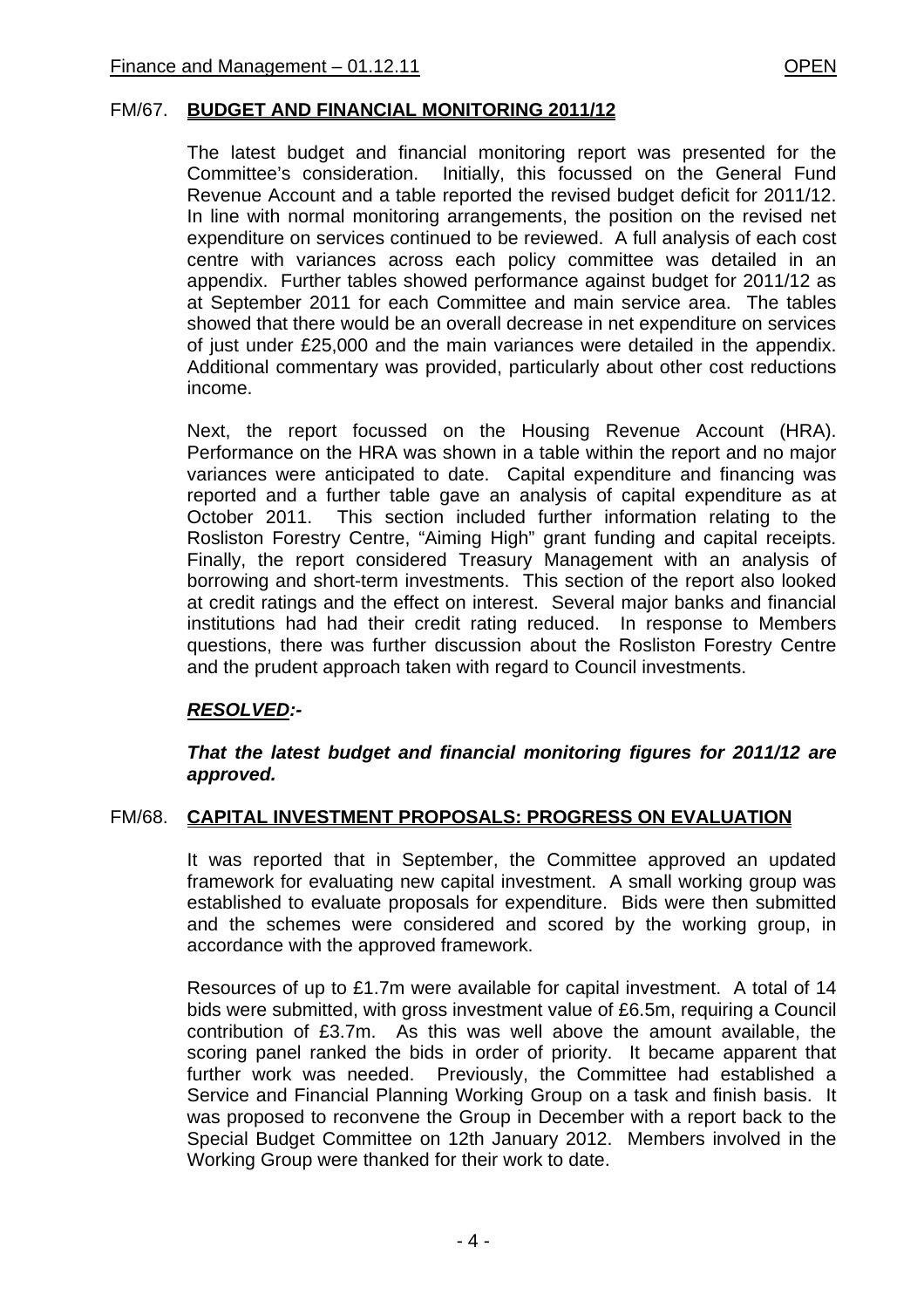# *RESOLVED:-*

*That a Task and Finish Service and Financial Planning Working Group be appointed to consider the result of proposals for new capital investment, comprising 5 Members (3 Members of the Conservative Group and 2 Members of the Labour Group) and that Group Leaders confirm nominations in due course.* 

## FM/69. **COUNCIL TAX DISCOUNT AND REFORM**

A report was submitted on the Government's proposals for reforming discounts and exemptions associated with Council Tax payments. The Government had issued a consultation paper and the consultation period ended on 29th December 2011. It was seeking responses to 22 specific questions and views on the main principles contained in the proposals. The Executive Summary set out the proposals in brief before considering the following areas:-

- Paying Council Tax
- Supplying Demand Notices
- Tax on Photovoltaic Solar Panels
- Annexes to Family Homes

A request was submitted for the deferral of this matter. Accordingly, it was agreed that a Special Meeting of the Finance and Management Committee be held later in December for this purpose.

# *RESOLVED:-*

*That the Committee defers consideration of this matter and that a Special Meeting of the Committee be convened later in December to consider the Government's proposals for Council Tax discount and reform.* 

# FM/70. **WORK PROGRAMME**

The Committee was asked to consider its updated work programme.

# *RESOLVED:-*

*That the Committee receives the updated work programme.* 

## FM/71. **LOCAL GOVERNMENT ACT 1972 (AS AMENDED BY THE LOCAL GOVERNMENT [ACCESS TO INFORMATION] ACT 1985)**

### *RESOLVED:-*

*That, in accordance with Section 100(A)(4) of the Local Government Act 1972 (as amended), the press and public be excluded from the remainder of the Meeting as it is likely, in view of the nature of the business to be transacted or the nature of the proceedings, that there would be disclosed exempt information as defined in the paragraphs of Part 1 of the Schedule 12A of the Act indicated in brackets after each item.*